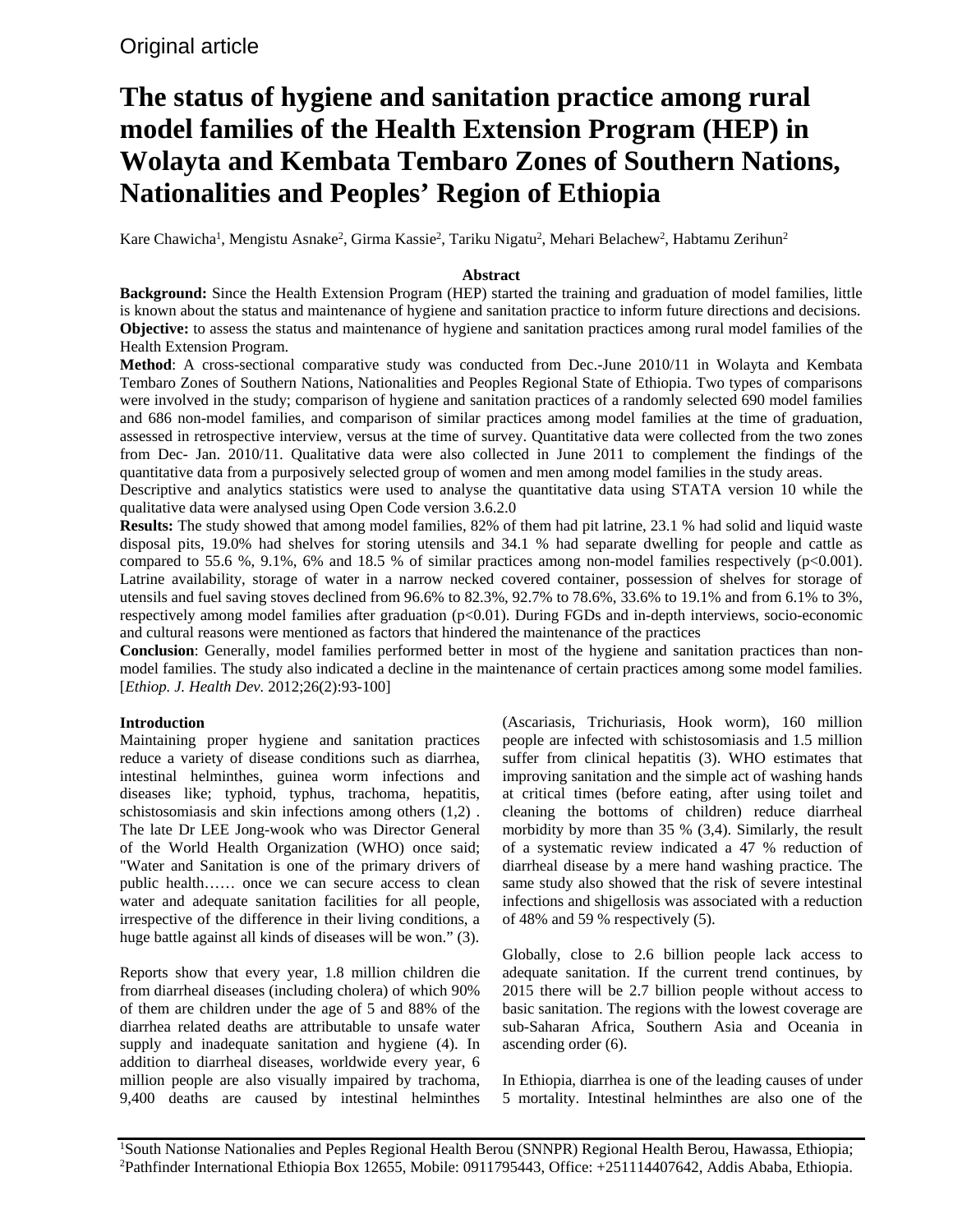leading causes of outpatient visits (7, 8). According to the 2011 Ethiopian Demographic and Health Survey (EDHS), 13 % of mothers reported that their children had at least one episode of diarrhea in the two weeks prior to the survey period (9).

The midterm review of the third round of the Health Sector Development Plan (HSDP III) in 2008 indicated that many areas have made significant strides in increasing sanitation coverage in Ethiopia. A review of published materials in 2005 indicated that low level of education, income, occupation, and place of residence affect the provision of basic sanitation and the occurrence of diarrheal diseases in Ethiopia (10).

Another study conducted in SNNP region of Ethiopia revealed that a mere hygiene and sanitation promotion in the community leads to improvements in hygiene and sanitation coverage. The same study indicated that the number of household latrine coverage, in few years, grew from 16% to 94 % in Mirab Abaya and 10% to 69 % in Alaba (11). A hygiene and sanitation success story in SNNPR also reported a rise in latrine coverage from 75% to 90% (12). In addition to these achievements, in SNNPR, Open-field Defecation Free (ODF) villages are also being promoted to improve the utilization of latrines in the region (13).

Improvements in sanitation have also been shown to consistently result in better health, as measured by fewer diarrheas, reductions in parasitic infections, increased child growth, and lower morbidity and mortality (14). Cognizant of this fact, the national strategy for hygiene and sanitation improvement focuses on universal access (100% hygienic and sanitized households) in primarily rural or peri-urban environments in Ethiopia (14).

Besides the national hygiene and sanitation strategy, since 2003, the Ministry of Health in Ethiopia has been implementing its flagship health service delivery system known as the Health Extension Program (HEP). The program aims to improve the health status of families by creating access to packages of basic promotive, preventive and selected high impact curative health services at household levels. It also focuses in the training of Health Extension Workers (HEWs) in four major program areas. The areas include; disease prevention and control, hygiene and environmental sanitation, family health, and health education and communication. Of these packages, seven of them are related to hygiene and sanitation (15).

The HEP is implemented within the community to deliver basic health services based on the *diffusion model,* which states that community behavior is changed gradually and step by step. It involves the training of early adopters first (model families), then moving to the

next group that is ready to change. Those resistant to change would gradually be conditioned to change because of changes in their environment (16). The HEP also assumes that health behaviors and practices can be enhanced in communities by creating model families that others will admire and emulate (17).

One major component of the HEWs' role is identifying, supporting and training of selected families for 96 hours to be ''models' to the community. When it has been determined that the families have successfully implemented 75% of the program package (recently changed to 100%), they are then certified as ''model families.'' Upon graduation, the families are given certificates as official acknowledgement of their accomplishments and they continue working with HEWs as role models within the community (15).

As the model family initiative is a new strategy designed to change the health behaviours of the communities in a wide range of varying and complex cultural and socioeconomic contexts, assessing behavioural changes and its sustainability after model family graduation is important. The purpose of this study is therefore to assess the status and maintenance of hygiene and sanitation practices among rural model families in Wolayta and Kembata Tembaro Zones of Southern Nations, Nationalities and Peoples Region (SNNPR) of Ethiopia.

## **Methods**

## *Study Area, Study Design and Study Population*

The study was conducted in Wolayta and Kembata Tembaro Zones of Southern Nations Nationalities and Peoples Region (SNNPR) of Ethiopia from Dec-June, 2010/11 by employing a comparative cross sectional study design. The study involved both quantitative and qualitative methods sequentially. First, the quantitative data were collected from Dec-Jan, 2011 and involved two comparisons; static group comparison of hygiene and sanitation practices between model and non-model families and a retrospective assessment of similar practices among model families at the time of graduation versus at the time of the survey. Data on the practices at the time of graduation were obtained by interviewing model families about what they had or had not by the time they graduated as model families while the practices at the time of the survey were assessed through interviewing model families and observing their practices at the time of the survey.

Qualitative data were also collected from model families in June 2011 to complement the findings of the quantitative study. The qualitative study focused only on model families in order to gain in-depth understanding of the factors that hindered or facilitated the implementation of the practices and their maintenance over time.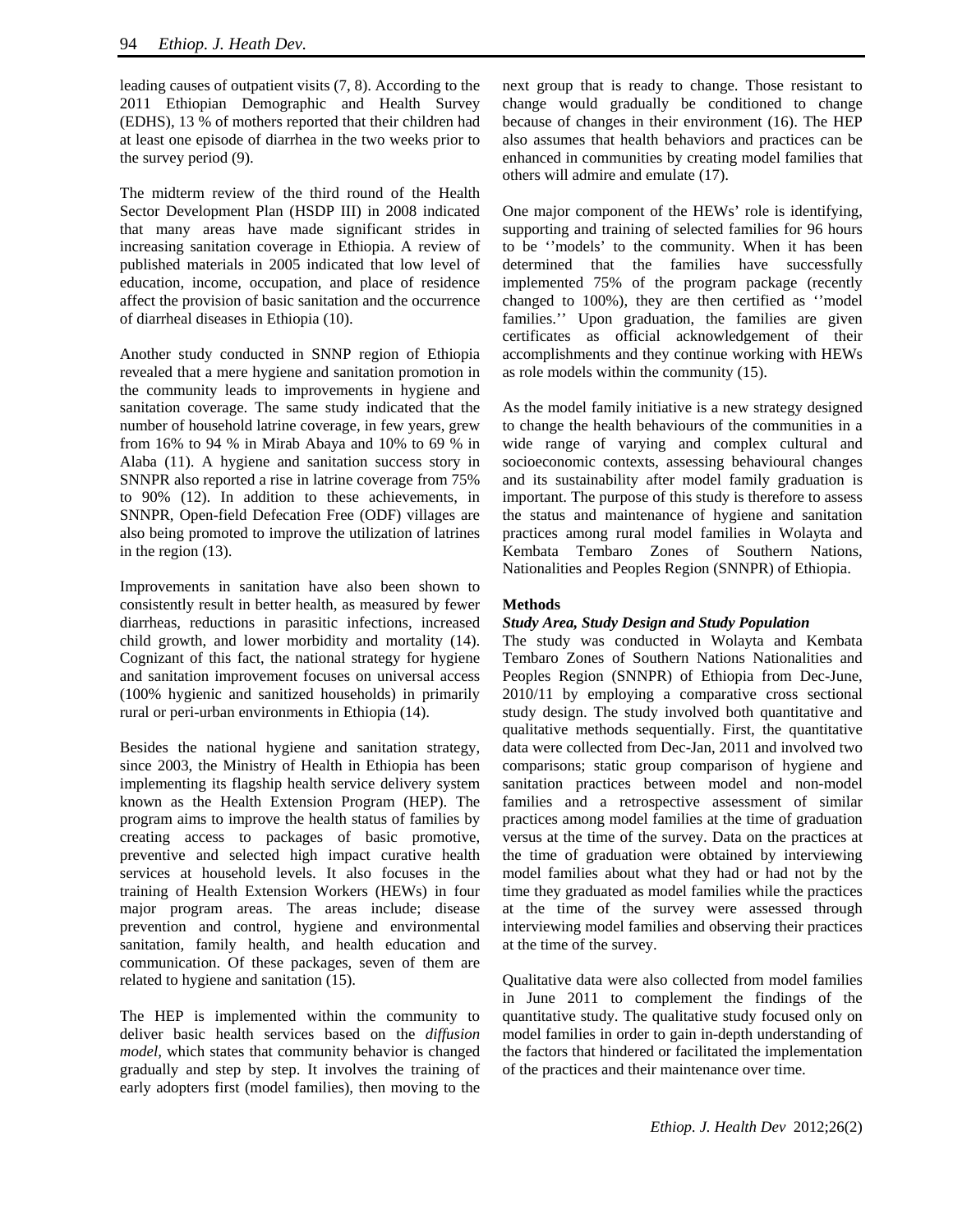### *Sample Size and Sampling Technique*

The sample size for the study was calculated using the standard formula for two population proportions (taking p= 50 % with 8 percentage point difference between model and non-model families). After considering for non-response, the final sample size yielded 1400 households (700 models & 700 non-models). The Zones that implemented the Health Extension Program (HEP) in accordance with the standards set by the Ministry of Health and those that implemented the HEP since 2007 were selected purposively in consultation with the health officials at different levels in SNNPR for the quantitative and qualitative studies. Four Woredas, two from each Zone, were also selected purposively using the same criteria. From each woreda, five Kebeles were selected using Probability Proportional to Size. From the twenty kebeles selected in such a way, list of households was prepared based on their model family status (model vs. non-model) and their year of graduation. Then, from each kebele, 35 model and 35 non-model families were chosen by systematic random sampling technique from the list to ensure the selection of 700 model and 700 non-model families as per the calculated sample size. The model families were also selected proportional to the size of the graduation year. Respondents from each household were any knowledgeable adult family member. Twelve trained health professionals collected data from the selected model and non-model households using interviewer administered structured and pretested questionnaire. Checklists were also used for observation.

For the qualitative study, three different groups of FGD participants were selected based on the following criteria: Women who graduated before July 2009, women who graduated between July-Dec. 2009 and all men in model families regardless of their year of graduation. The list of model families, including their year of graduation, which was prepared for the quantitative study, was used to select FGD participants. The 10 FGD participants were selected purposively from the list for each group. A total of 12 separate FGDs (10 participants per focus group) were conducted in three groups (4 FDG per group) of model families using a discussion guide. The number of FGDs was equally divided between the selected woredas. A total of 21 In-depth interviews were also conducted with various actors including the HEWs using in-depth interview guides.

## *Operational Definitions*

Storage of water in a narrow necked water container, possession of shelves for storing utensils and possession of fuel saving stoves and separate dwelling for people and cattle in this study are defined as households having any container which has a narrow opening that is used to store drinking water, households with shelves used to store utensils and other household cooking equipments, stoves that save fuel while cooking and animals kept in a separate roof other than where people live respectively.

#### *Data Management and Analysis*

The data from the completed questionnaires were entered and analysed using STATA 10. Data were also cleaned by running frequencies before analysis. The qualitative data was also analysed using open code software package version 3.6.2.0. Descriptive and analytics statistics were used to analyse the quantitative data and the results are displayed using tables and graphs. The qualitative data were transcribed and summarized under different thematic areas and are presented textually.

#### **Ethical Considerations**

The study obtained ethical clearance from the SNNPR Health Bureau Ethical Clearance Review Board. Permissions were also obtained from local officials at the data collection sites. The objectives of the study were explained to study participants and oral consents were obtained prior to data collection. Only those who were willing to participate were included in the study. There were no unique identifiers of respondents in the questionnaire and all the data collected were handled confidentially.

### **Results**

#### *Socio-demographic Characteristics*

A total of 1376 (690 model and 686 non-model) families were included in the study with a response rate of 98.3 %. Of the total number of model families that participated in the study, the majority (58.7%) of them graduated in 2009 and 2010 and only 0.7 % didn't know their year of graduation (Table1).

|  |                                    |  | Table 1: Model families by years of graduation, |
|--|------------------------------------|--|-------------------------------------------------|
|  | SNNPR Ethiopia, Dec.2010-June 2011 |  |                                                 |

| Year of graduation | Number N (%) |
|--------------------|--------------|
| 2007               | 90(13)       |
| 2008               | 190 (27.5)   |
| 2008               | 208 (30.1)   |
| 2010               | 197 (28.6)   |
| Unknown            | 5(0.7)       |

The sex composition of family members in both model and non-model households was more or less similar. Majority of the respondents in both families were between 20-49 years of age groups and were married and illiterate. The average family size of model and nonmodel families were 5.5 and 5.1 children per woman, respectively. There was no significant difference in the proportion of women of reproductive age group and under five children between model and non-model families. Overall, females had lower levels of education as compared to their husbands. The husbands of women in non-model families were also less educated than the husbands of women in model families (Table 2).

#### *Comparison of Model and Non-Model Families*

*Ethiop. J. Health Dev* 2012;26(2) Average family size, mean age of respondents and proportions of married respondents were found to be significantly higher in model families than non-model families  $(p<0.01)$ . The proportion of illiterate respondents in model families was high (68%) but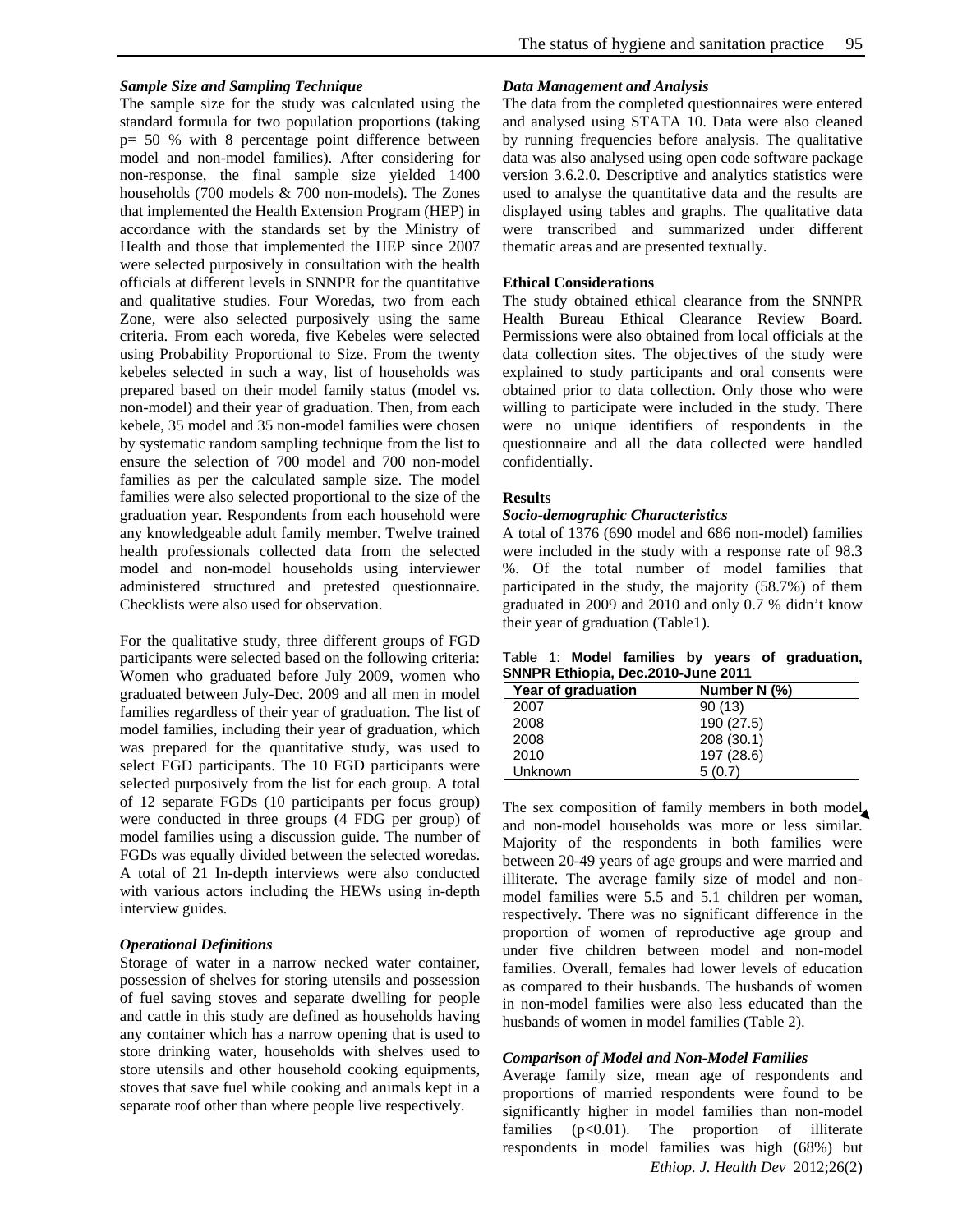significantly lower than non-model families (72.3%)  $(p<0.05)$ . Similarly, the proportion of respondents' husbands who were at least 7 graders was significantly higher in model families than non-model families (p<0.05) (Table 2).

|                                     | Model Family n=690 | Non-model family n=686 | P-value |
|-------------------------------------|--------------------|------------------------|---------|
| Families with women 15-49 years (%) | 23.2               | 22.6                   | 0.793   |
| Families with under five children   | 10.9               | 12.9                   | 0.269   |
| Sex composition of family members   |                    |                        |         |
| Male $(\%)$                         | 49.5               | 47.4                   |         |
| Female (%)                          | 50.5               | 52.6                   | 0.417   |
| Age of respondent                   |                    |                        |         |
| $15-24$ (%)                         | 8.8                | 12.4                   | 0.001   |
| 25-34 (%)                           | 30.0               | 28.2                   |         |
| 35-44 (%)                           | 27.9               | 12.2                   |         |
| 45-54 (%)                           | 32.3               | 16.1                   |         |
| $55+$                               | 18.4               | 15.0                   |         |
| Missing age                         | 14.9               | 32.2                   |         |
| Median Age                          | 38                 | 38                     |         |
| <b>Education</b>                    |                    |                        |         |
| Cannot read/write (%)               | 68.0               | 72.3                   |         |
| Not currently married (%)           | 2.2                | 1.6                    | 0.042   |
| 1-6 grade $(\%)$                    | 23.8               | 20.5                   |         |
| $7 + (%)$                           | 6.0                | 5.6                    |         |
| <b>Marital status</b>               |                    |                        |         |
| Currently married (%)               | 85.8               | 70.7                   |         |
| Read/write only (%)                 | 14.2               | 30.2                   | 0.001   |
| Number of children ever born        |                    |                        |         |
| 0(%)                                | 4.3                | 4.9                    |         |
| $1-2(%)$                            | 13.7               | 17.5                   |         |
| $3-5(%)$                            | 32.7               | 32.1                   |         |
| $6-9(%)$                            | 41.8               | 38.6                   |         |
| $10+(%)$                            | 7.5                | 6.9                    |         |
| Mean CEB (SD)                       | 5.4(0.1)           | 5.1(0.1)               |         |
| Family Size: Mean (SD)              | 6.75(0.025)        | 5.8(0.05)              | 0.001   |
| <b>Husband's education</b>          |                    |                        |         |
| Cannot read/write (%)               | 32.6               | 37.6                   |         |
| Read/write only (%)                 | 1.1                | 1.3                    |         |
| 1-6 grade $(\%)$                    | 34.2               | 22.7                   |         |
| $7 + (%)$                           | 17.9               | 8.1                    |         |
| NA (%)                              | 14.2               | 30.2                   | 0.042   |

| Table 2: Selected background characteristics of respondents by type of family, SNNPR, December 2010. |  |  |  |  |
|------------------------------------------------------------------------------------------------------|--|--|--|--|
|------------------------------------------------------------------------------------------------------|--|--|--|--|

NA-Not Applicable, Missing cases are excluded,

A comparison of specific hygiene and sanitation practices that included the presence of pit latrines, separate dwellings for people and animals (among households with animals) and solid and liquid waste disposal systems was made between model and non-model families. We also compared safe water storage practices using narrow necked water containers, availability of separate hand

washing facilities with cleaning agents such as soap and possession of fuel saving stoves and shelves for hygienic storage of utensils. The result of the study showed that except ownership of fuel saving stoves, all the other practices were significantly higher in model families than non-model families (p<0.001) (Table 3).

| Table 3: Observed Hygiene and sanitation Practices by model and non-model families at the time of interview, SNNPR, December 2010 |  |                                                                                                                                                                    |  |
|-----------------------------------------------------------------------------------------------------------------------------------|--|--------------------------------------------------------------------------------------------------------------------------------------------------------------------|--|
|                                                                                                                                   |  | $\mathbf{a}$ , $\mathbf{a}$ , $\mathbf{a}$ , $\mathbf{a}$ , $\mathbf{a}$ , $\mathbf{a}$ , $\mathbf{a}$ , $\mathbf{a}$ , $\mathbf{a}$ , $\mathbf{a}$ , $\mathbf{a}$ |  |

| <b>Sanitation Practices:</b>                               | Model family (%)<br>$n = 690$ | Non-Model family (%)<br>n=686 | P-value |
|------------------------------------------------------------|-------------------------------|-------------------------------|---------|
| A pit latrine                                              | 82                            | 55.6                          | 0.001   |
| A separate dwelling for people and animals                 | 34.1                          | 18.5                          | 0.001   |
| (among households with liverstock)                         |                               |                               |         |
| Latrines with a separate hand washing facility/with water  | 27.2                          | 2.3                           | 0.001   |
| Soap, detergent, or other cleansing agent for hand washing | 10.9                          | 1.0                           | 0.001   |
| Fuel saving stove/improved Stove                           | 2.9                           | 1.7                           |         |
| A shelf to store utensils                                  | 19.0                          | 6                             | 0.001   |
| A narrow-necked water container                            | 78.6                          | 65.1                          | 0.001   |
| Solid waste disposal place                                 | 23.1                          | 9.1                           | 0.001   |
| Liquid waste disposal place                                | 3.7                           | 0.2                           | 0.001   |

*Ethiop. J. Health Dev* 2012;26(2)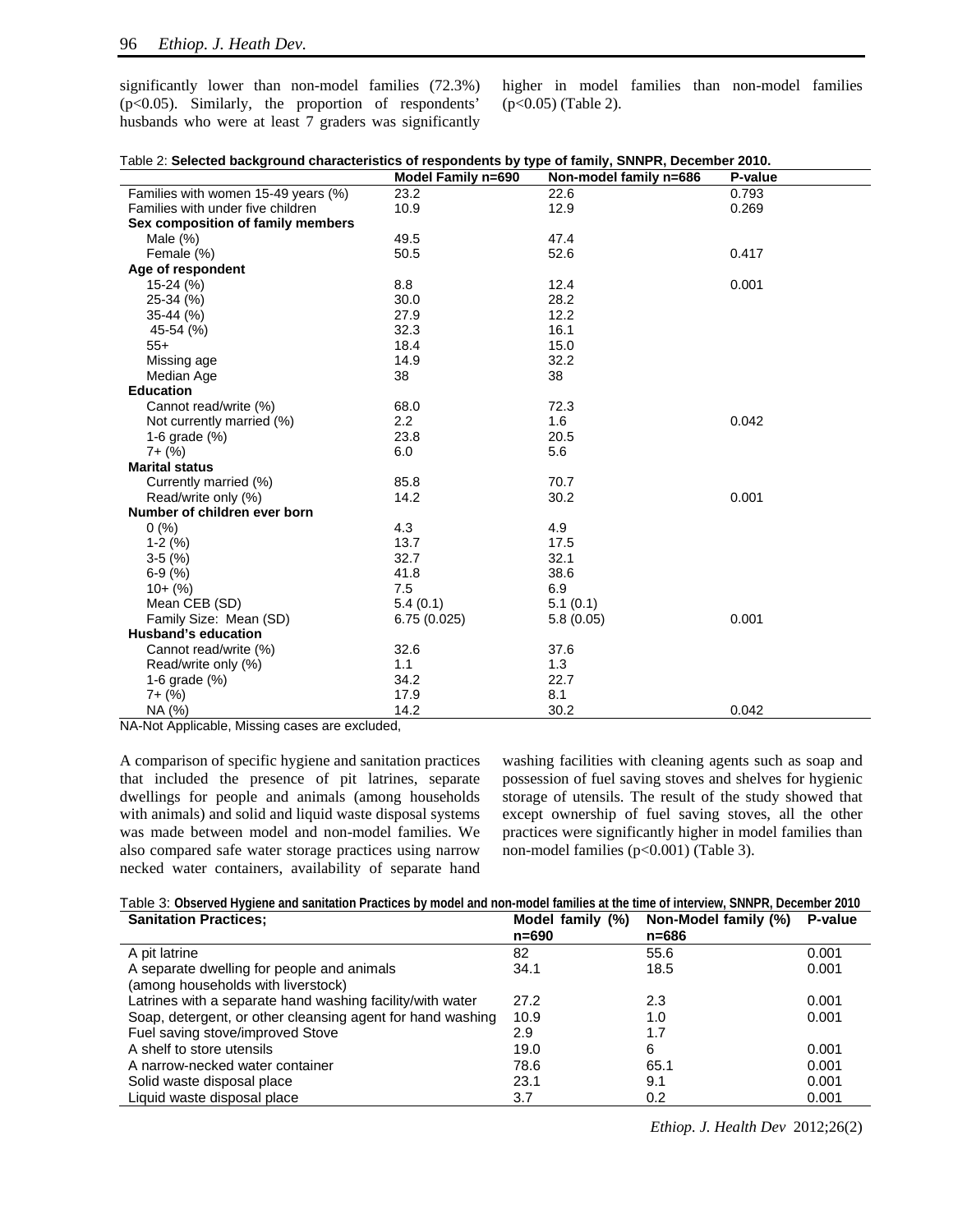# *Maintenance of Hygiene and Sanitation Practices and challenges*

Even though, model families performed better than nonmodel families, there was also decline in hygiene and sanitation practices among some model families while some other model families acquired certain practices after graduating without having them (Table 4).

Different reasons were mentioned for the loss of practices among some model families. Lack of latrine durability, which led to frequent re-digging, and resource constraints were the common reasons mentioned for the decline in latrine construction and utilization after graduation. A female FGD participant from the first graduate group of the model family program explained this as;

'*'The soil in this area is quite slack that slides and fills the pit latrine quickly. This requires digging pits frequently which is tiring. Lack of money also prevents us from constructing solid and permanent latrines*.''. Some participants also mentioned lack of resources such as labour as a reason for not having latrines.

Indepth interview participants indicated that, the main challenge mentioned for the inability to maintain proper solid and liquid waste disposal was the fact that the waste disposal pits are usually prepared for temporary purposes and they often fill quickly and are out of service in few months. In particular, some model families that graduated 2-3 years before the survey reported that there was fatigue in preparing new waste disposal sites and they had, therefore, stopped having the pits. On the other hand, preparing permanent and long lasting solid and liquid waste disposal sites was reported to be a challenge as it requires resources and skills that were not easily available.

Graduation without acquiring the necessary knowledge and using inappropriate mud for construction of shelves were also mentioned as possible reasons by the indepth interview study participants for the inability to prepare shelves for hygienic storage of utensils.

The commonest reasons given by model families for not using a separate dwelling for people and cattle were; fear of cattle rustlers, emotional attachment with cattle and financial shortages. One male FGD participants voiced concerns about cattle rustlers as:

*''I can afford to construct separate house for my cattle and my family, but I am scared of cattle rustlers. For this reason I didn't do it.''*.

| Table 4: Level of Hygiene and Sanitation Practices at the time of graduation vs. at the time of the survey among model families. SNNPR, Dec. 2010 |                                                                                                       |                                                                           |                                                                                               |                                                                        |                                                                             |                                                                         |  |
|---------------------------------------------------------------------------------------------------------------------------------------------------|-------------------------------------------------------------------------------------------------------|---------------------------------------------------------------------------|-----------------------------------------------------------------------------------------------|------------------------------------------------------------------------|-----------------------------------------------------------------------------|-------------------------------------------------------------------------|--|
| Hygiene and<br>sanitation<br>related<br>practices                                                                                                 | Model<br>Families<br>who<br>reported<br>the<br>having<br>practices at the<br>of<br>time<br>graduation | Model Families<br>had<br>that<br>the<br>practice at the<br>time of survey | Families<br>Model<br>with the Practices<br>both at the time of<br>graduation<br>and<br>survey | Model Families<br>that dropped the<br>practices<br>after<br>Graduation | Model Families<br>that<br>developed<br>Practices<br>the<br>after graduation | p- value of the<br>difference<br>between<br>n <sub>2</sub><br>and $n_3$ |  |
| $n_1$                                                                                                                                             | n <sub>2</sub>                                                                                        | n <sub>3</sub>                                                            | $n_4$                                                                                         | $n_5=n_2-n_4$                                                          | $n_{6=}n_{3}$ - $n_{4}$                                                     | p-value                                                                 |  |
|                                                                                                                                                   | 71.x 100                                                                                              | n. r 100                                                                  | r 100                                                                                         | 71, X 100                                                              |                                                                             | $(n_2 - n_3)$                                                           |  |
| Availability of<br>pit<br>latrine<br>$(n=690)$                                                                                                    | 667 (96.6)                                                                                            | 568 (82.3)                                                                | 550(82.4)                                                                                     | 117(17.6)                                                              | 18(78.3)                                                                    | 0.001                                                                   |  |
| Separate<br>for<br>dwelling<br>people<br>and<br>animals<br>$(n=684)$                                                                              | 258 (37.7)                                                                                            | 233 (34.0)                                                                | 214(82.9)                                                                                     | 44(17.1)                                                               | 19(4.5)                                                                     | 0.002                                                                   |  |
| Fuel saving<br>$store(n=690)$                                                                                                                     | 42(6.1)                                                                                               | 21(3.0)                                                                   | 8(19.0)                                                                                       | 34(81.0)                                                               | 13(2.0)                                                                     | 0.002                                                                   |  |
| shelf to<br>A<br>store utensils<br>$(n=648)$                                                                                                      | 218(33.6)                                                                                             | 124 (19.1)                                                                | 98(44.9)                                                                                      | 120(50.0)                                                              | 26(6.0)                                                                     | 0.001                                                                   |  |
| A<br>narrow<br>necked water<br>container<br>with<br>cover\safe<br>water<br>storage<br>$(n=687)$                                                   | 637(92.7)                                                                                             | 540(78.6)                                                                 | 504(79.1)                                                                                     | 133(20.9)                                                              | 36(72.0)                                                                    | 0.001                                                                   |  |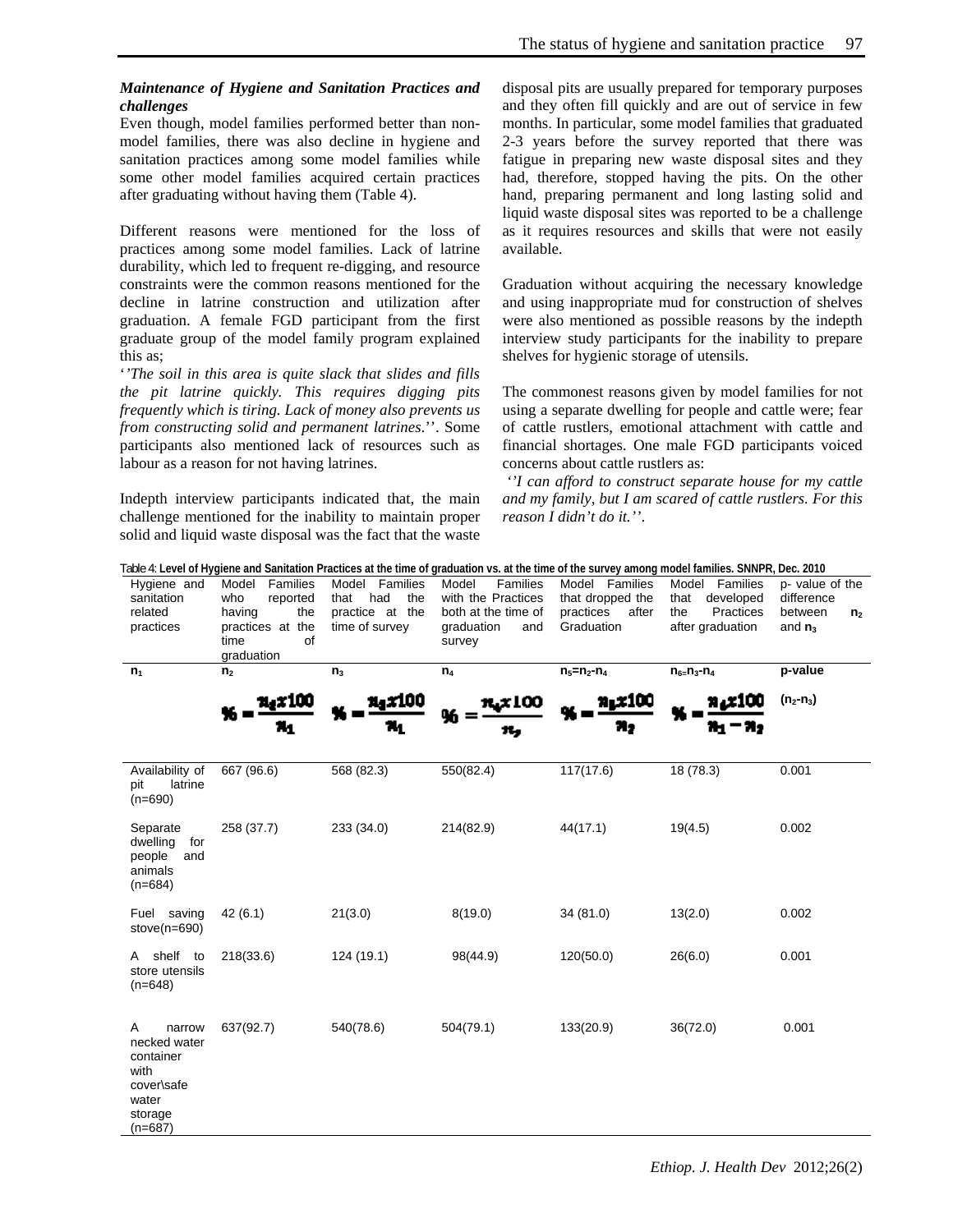The study also showed that receiving graduation certificates by model families at the time of graduation seems to be related to higher uptake and sustainability of the practices. Of all the model families studied, 40 % of them graduated without certificates. Lack of budget by the woreda health office was commonly mentioned as a reason for not issuing certificates up on graduation. A little over a third (35%) of the HEWs also reported having received in-service trainings on the model family program. Model families residing in Kebles where the HEW received in-service trainings seemed to perform better than model families from Kebles where the HEW did not receive in-service trainings (Figure 1 & 2).



Figure 1: **Performance of model families in selected hygiene and sanitation Practices by Certification Status (n=690) at the time of survey. SNNPR, Dec. 2010** 



Figure 2: **Performance of model families at the time of survey (n=690) according to whether the HEWs received in-service training or not, SNNP, Jan. 2011**

*Ethiop. J. Health Dev* 2012;26(2)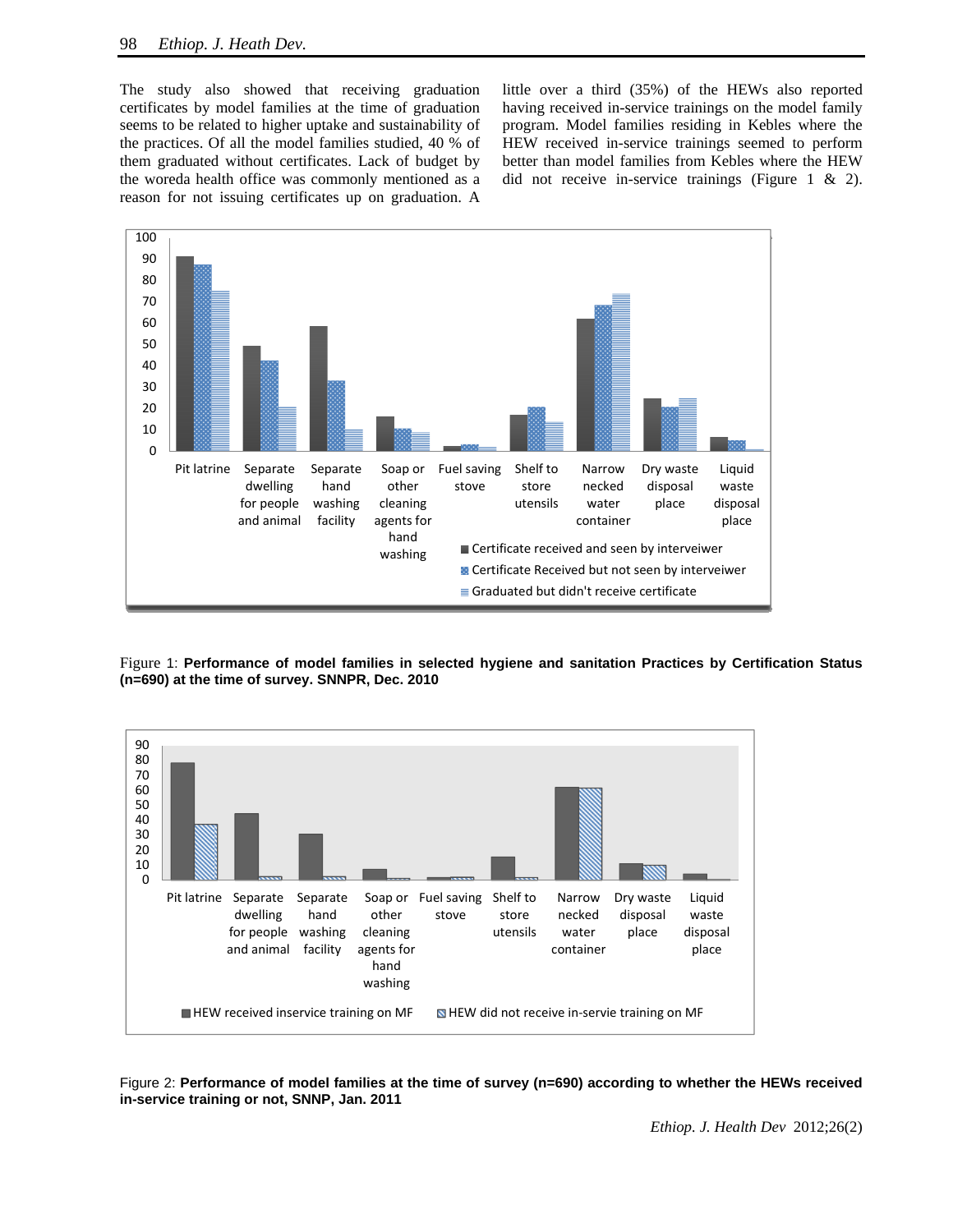# **Discussion**

Many communicable diseases in Ethiopia can be easily prevented by improving hygiene and sanitation practices and through simple interventions like hand washing with soap (18). In this study, the hygiene and sanitation practices of model families were compared with nonmodel families to see the contribution of the HEP in improving the practices among model families. The result of the study showed that except the presence of narrow necked water container for safe storage of water and availability of fuel saving stove, all the other practices assessed were better performed by model families than non-model families. The result is in accordance with the goal of the HEP that aims to improve such practices among model families following their training on HEP packages. Studies in Bangladesh also reported improvements in hygiene and sanitation practices after sanitation interventions in a particular community as compared to areas where the intervention did not take place (19, 20).

This study also showed that there was a decline in maintaining the recommended hygiene and sanitation practices following model families' graduation. This is similar to the findings of a case study conducted in Bangladesh that reported a decline in hygiene and sanitation practices over time following a community based intervention (11). This decline in maintaining the desired hygiene and sanitation practices may have a negative repercussion in the sustainability of the practices and in meeting the hygiene and sanitation related Millennium Development Goals.

Lack of resources (financial and non-financial) emerged as important factors for sustaining the hygiene and sanitation practices of model families. This is the case especially for those that focused on construction of items, particularly separate dwellings for cattle and people, fuel saving stoves, shelves for utensils and latrines. Most study participants noted that these activities required resources from the families and said that this makes things more difficult to implement and sustain. In addition, inappropriate soil type, absence of adequate space and technical skills and increased community fatigue were also mentioned as constraining factors particularly for the construction and use of human waste disposal systems like latrines and solid and liquid waste disposal pits. Various studies conducted in the areas of hygiene and sanitation also indicate that availability of resources is important for trial, adoption and sustainability of hygiene and sanitation practices within communities (21).

Socio-cultural factors also affected the making of separate dwellings for people and cattle. Fear of cattle rustlers, emotional attachment with cattle and the belief that cattle should reside with people were mentioned in the study. It is not unique to this study when social and cultural norms of a particular society affect health seeking behaviour.

The result of this study has also shown that providing graduation certificate to model families and in-service trainings to HEWs positively affected the practice of model families. This indicates the fact that recognition of model families' performance, undertaking gap filling activities and provision of refresher trainings to HEWs are important for improving and sustaining hygiene and sanitation practices in the community.

The major limitation of this study lies in its inability to randomly allocate study subjects in to model and nonmodel family groups to attribute the difference observed in the hygiene and sanitation practice of the two groups of families to the implementation of the HEP. There could also be diffusion of desired and undesired behaviours from model to non-model families or the vice versa. In addition, since information obtained on the hygiene and sanitation practices of model families at the time of graduation is a reported practice measured at the time of survey, the result could be compromised by recall and social desirability biases. Therefore, the study team recommends the conduct of prospective cohort studies to see the relationship between the HEP inputs, the resulting changes of hygiene and sanitation practices and associated reductions in hygiene and sanitation related morbidities among model families.

## *Conclusion and Recommendations*

To conclude, this study showed that model family program when viewed in its totality is undoubtedly a success story despite some challenges and gaps. Several shortcomings that work against program implementation and sustainability of key components were identified. The shortcomings can be grouped as economic, legal, socio-cultural and programmatic factors. There is no immediate magic bullet to address these problems. However, the program may need to seek ways to support the poorest of the model families with the necessary basic inputs.

Even though lack of resources were mentioned as shortcomings to maintaining some of the practices, strengthening behavioural change interventions seems to be the most important measure to mitigate the problem of resources from its root. In addition, fostering the sharing of best practices within and between communities enhances the utilization of locally available resources and reduces the impact of resources on the maintenance of the practices. Involving Voluntary Community Health Workers (VCHWs) in the training and follow up of model families also creates local ownership of the program. Besides, strengthening inter-sectoral collaboration such as with the justice system, giving graduation certificates and refresher trainings to model families and providing in-service training to HEWs are crucial in the improvement and maintenance of the desired practices. Keeping records of hygiene and sanitation practices attained at the time of graduation for each model family will also help to make future follow ups and more meaningful comparisons.